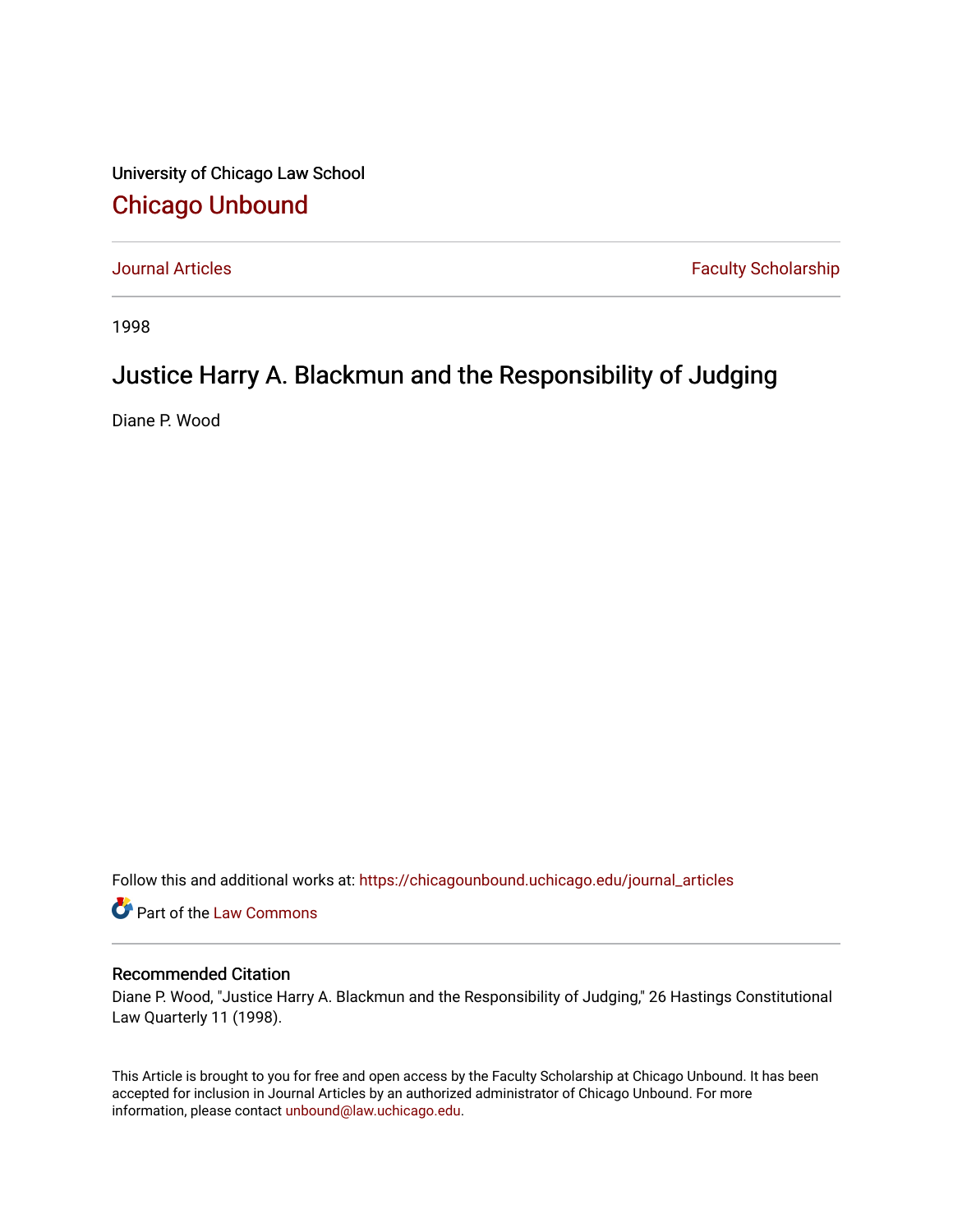## Justice Harry **A.** Blackmun and the Responsibility of Judging

*Remarks of* **JUDGE** DIANE P. WOOD\* U.S. Court of Appeals for the Seventh Circuit Delivered at Hastings Constitutional Law Quarterly Symposium Dedicated to the Jurisprudence of Justice Harry A. Blackmun October 17, 1998

Over the course of a year, not counting most vacations, there are more than 250 weekdays. I mention this because, as everyone here who knows Justice Blackmun recalls, this number also approximates the number of breakfasts any given set of clerks might have with the Justice. During October Term (O.T.) 1976, when I clerked for him, I lived just behind the Court in the basement of the building at 204 East Capitol Street, literally a stone's throw from the Court and its cafeteria. Because of both my proximity to the building and my keen awareness that breakfast provided a unique chance to get to know my boss better, I became a regular attendee at those breakfasts with the Justice. (I'm not saying I was in the Cal Ripken category, but I did fairly well.)

One topic that engaged the Justice's attention with some regularity was the job of judging: in particular, he would often reflect on how he came to be on the Eighth Circuit, his perspective on the famous course of events that led to his appointment to the Supreme Court, and the process of adjudication that was unfolding before all of our eyes. Invariably, when the talk turned to President Nixon's decision to turn to a judge from "Southern Minnesota," as the editorial cartoon framed in his chambers joked, he would introduce the subject with a sigh and say something like, "That's when the ton of bricks fell on me." I always had a mixed reaction to that metaphor. On the one hand, it struck me as extraordinarily odd: here was a person talking about possibly the greatest good fortune and highest honor that could

Judge Wood clerked for Justice Blackmun in October Term 1976 and is currently a Circuit Judge for the U.S. Court of Appeals for the Seventh Circuit.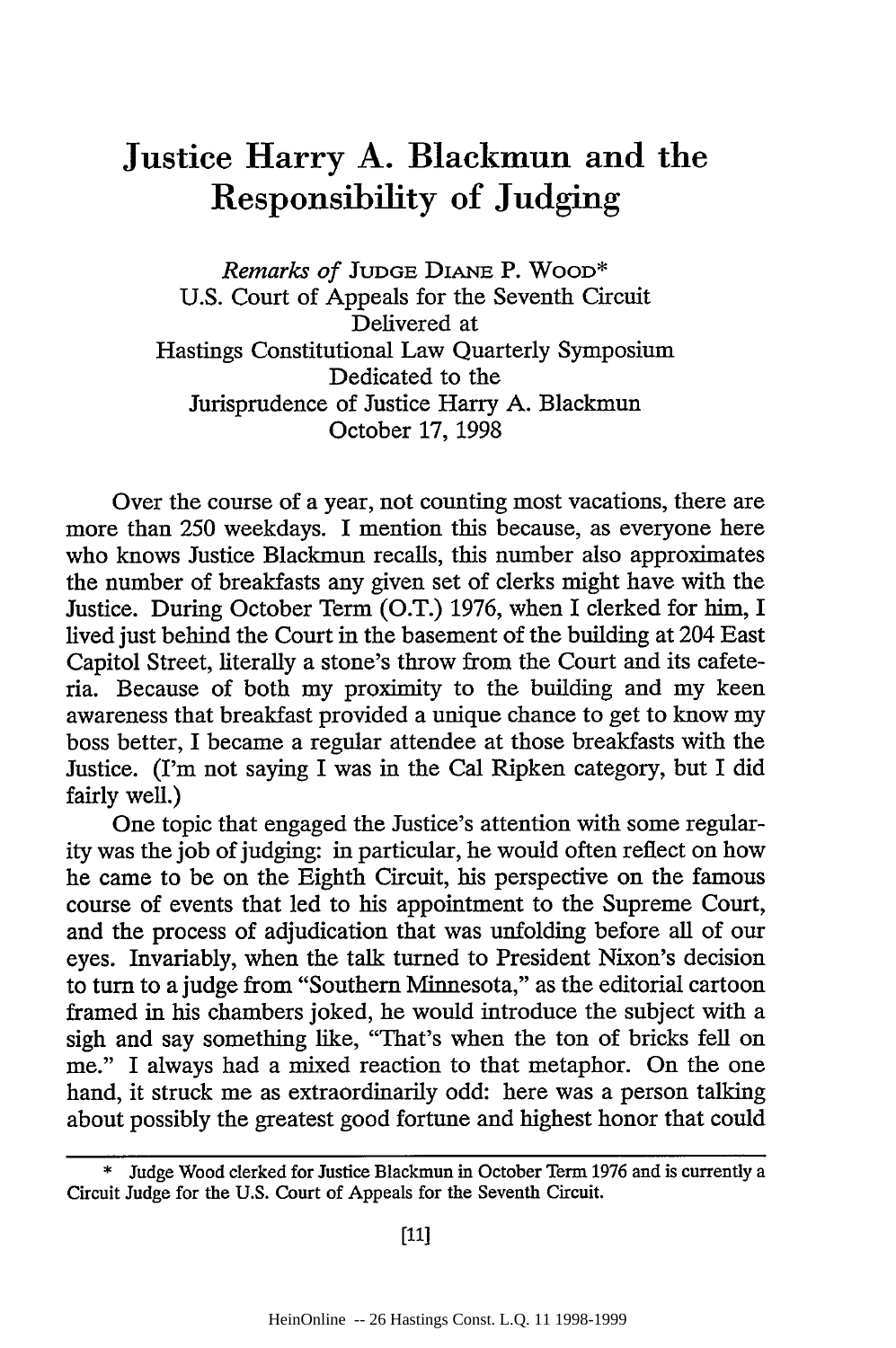befall a lawyer in our society-an appointment to the Supreme Court! And yet, in another sense I think even then I had some understanding of the point he was making. The morning after the celebration over the appointment, he must have begun to feel the magnitude and gravity of the responsibility of sitting as one of nine justices. Judge Moore and I both know that judges on the courts of appeals, as he was at the time, are not exempt from their share of controversial and difficult cases, even though we have the comparative luxury (or frustration) of knowing that we may not have the last word. At the Supreme Court, though, there is an entirely different sense of finality. And it was not long before Justice Blackmun felt the full brunt of the burden of deciding cases that presented some of the most fundamental questions the twentieth century has seen.

So the "ton of bricks" metaphor is an apt one. It is characteristic of Justice Blackmun not to be swept away by the superficial trappings of the position, not to be intoxicated by the power the Court wields, and not to view the relentless flood of cases as a private intellectual game. For him, the salient feature of the position of Associate Justice on the Supreme Court of the United States was the profound responsibility he bore to the litigants, to the Court as an institution, to the legal community, and ultimately to the people of the United States.

\* \* \*

I would like to take a few moments to look more closely at the different constituencies toward which the Supreme Court and, more important for present purposes, its individual Justices bear responsibilities. In so doing, the point I would like to emphasize is the balance Justice Blackmun drew among these groups. As is the case with the more familiar distinction between the duty to do justice in each individual case and the duty to follow clear, predictable rules of law, there are certain trade-offs among audiences or constituencies that a judge must make. Each member of the Court makes those trade-offs in different ways. In addition, the nature of the Supreme Court as an institution drives the balance to a certain extent, given the discretionary nature of its docket through most of the twentieth century.

As long as the Court was a final court of error, it had both the responsibility and the duty to ensure that a correct result occurred in every person's case. Obviously, conscious of the fact that it was the court of last resort in the federal system, it also paid attention to the precedents it was setting for future parties, to the clarity of the rules it was announcing for the legal profession, and to the legitimacy of its actions in the eyes of the public at large. But, before all the rest of the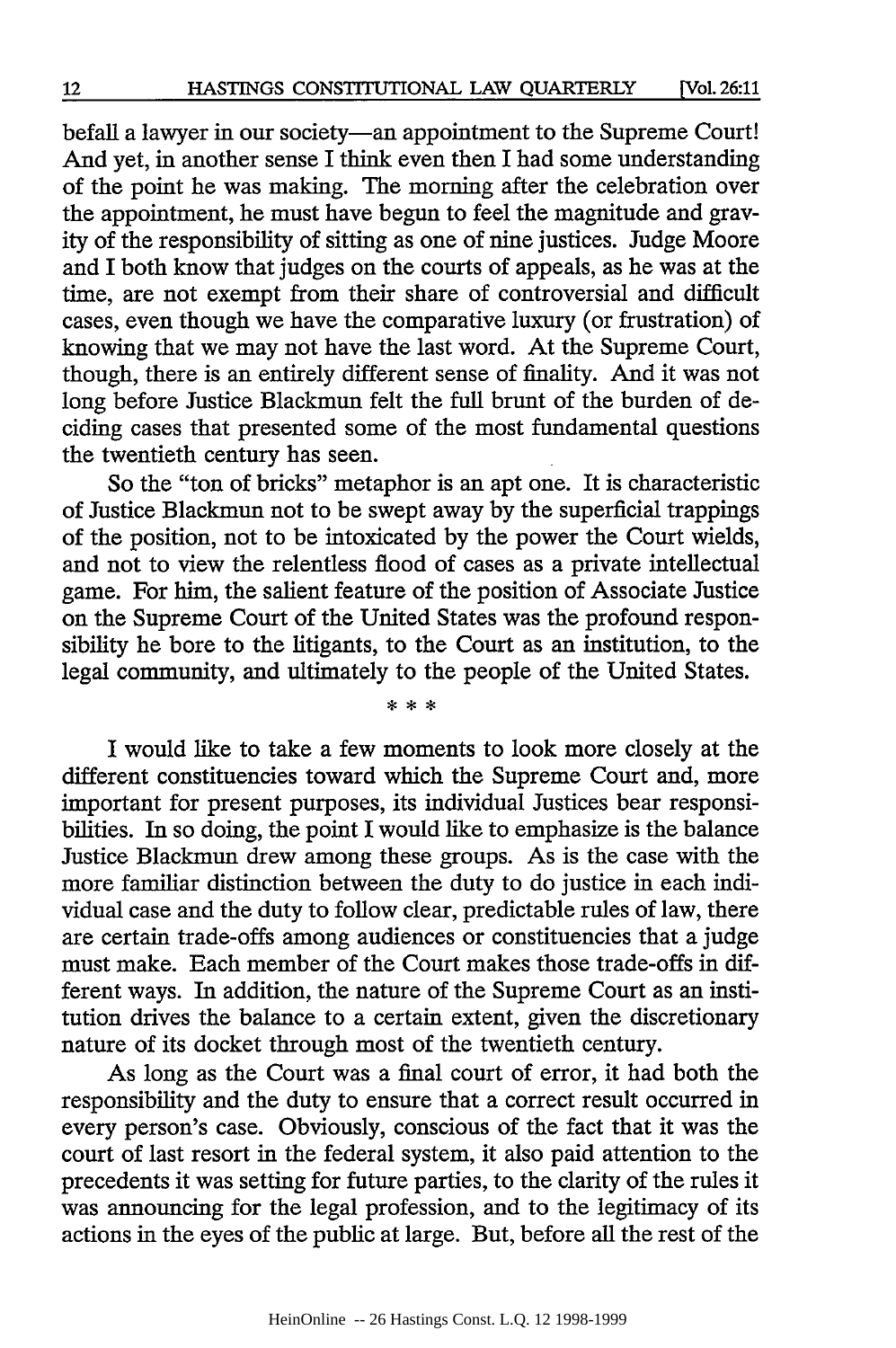interested audiences, the parties themselves had a claim on the Court's time.

Today, ensuring correct results is no longer at the forefront of the Supreme Court's duties. Instead, for better or for worse, the final courts of error in the federal system are the thirteen federal courts of appeals. In the courts of appeals, with very minor exceptions, our appellate jurisdiction is mandatory, and we hear hundreds (if not thousands) of cases every year that are of interest only to the immediate litigants. Dispute resolution is a weighty responsibility, and these cases are not unimportant because of that fact. They are, however, cases that are unlikely to produce advances in the law of interest to future parties, and they are unlikely to be of any particular interest to the broader legal profession or the public. At the Supreme Court, as we all know, the docket has been almost entirely discretionary since the Judges Act in 1925<sup>1</sup>—a characteristic that Congress strengthened in 1988 when it amended the law to eliminate all but a few residual categories of appeals of right to the Court.<sup>2</sup> Today, Rule 10 of the Supreme Court Rules makes it perfectly clear that a lower court decision that is merely "wrong" does not merit the Supreme Court's attention. Instead, says the Rule, "[a] petition for a writ of certiorari will be granted only for compelling reasons."<sup>3</sup> Those reasons include confficts among the lower federal courts and the state courts of last resort and such a gross departure from the "accepted and usual" course of judicial proceedings by a lower federal court that the Court must exercise its supervisory power.4 Last, lest there was any remaining glimmer of hope for obtaining review of more ordinary errors, the rule warns that "[a] petition for a writ of certiorari is rarely granted when the asserted error consists of erroneous factual findings or the misapplication of a properly stated rule of law."5

I am sure that every person here who clerked for Justice Blackmun (or any other member of the Court, for that matter) evaluated many a petition for a writ of certiorari with the words "lower court wrong, but nothing certworthy here." I suggest to the *Hastings Constitutional Law Quarterly* that on another day and another occasion, it would be interesting to study how the Court's mandate to accept only cases of broad precedential value contributes to the tension over so-

**5.** Id.

**<sup>1.</sup>** Judges Act of **1925,** Pub. L. No. **68-415,** 43 Stat. **936 (1925).**

<sup>2.</sup> Supreme Court Case Selections Act of **1988,** Pub. L. No. **100-352,** 102 Stat. **662 (1988).**

<sup>3.</sup> U.S. Sup. **CT.** RuLE **10.**

<sup>4.</sup> *Id.*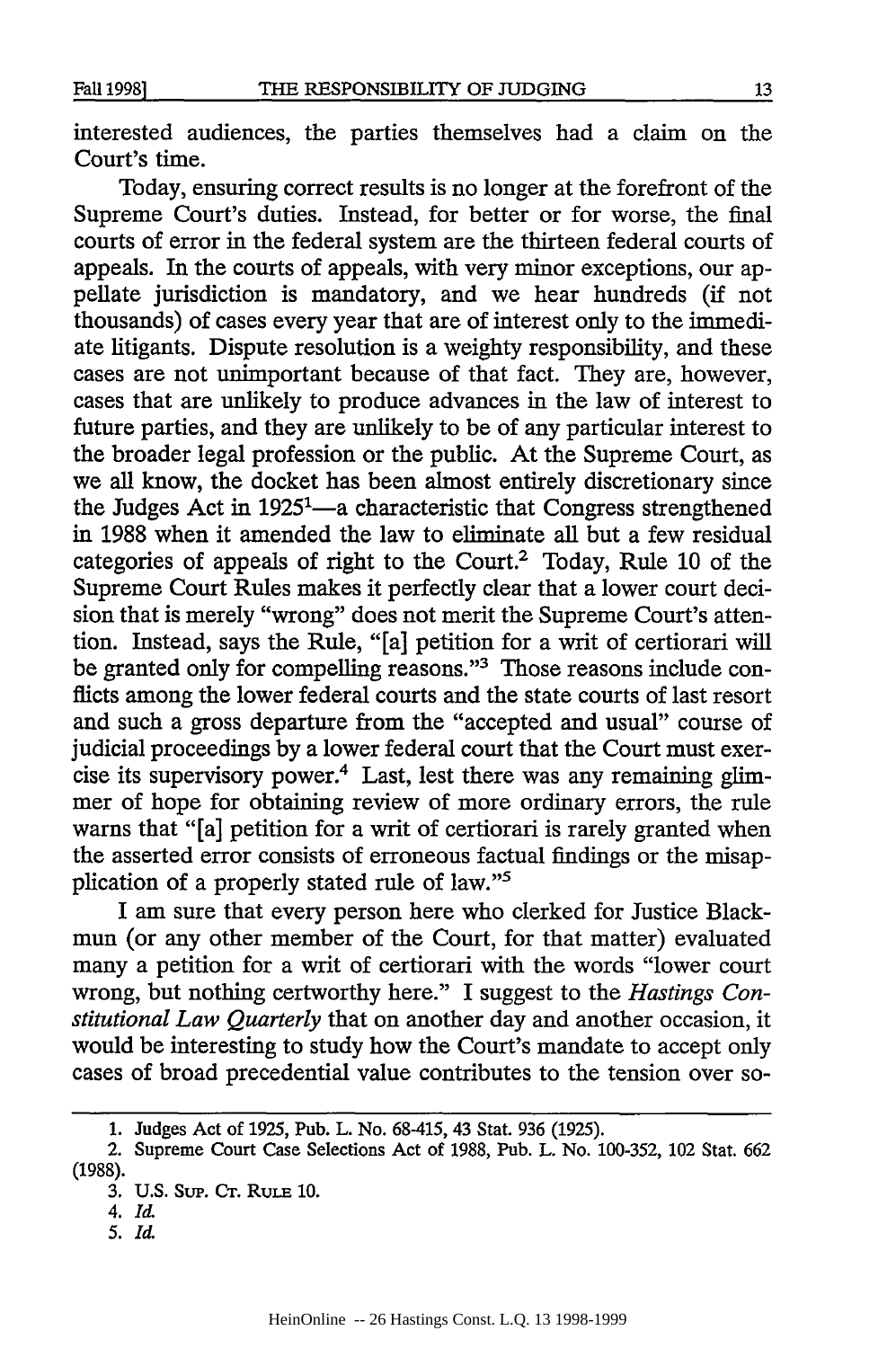called "judicial activism" at the Supreme Court's level. In a world of discretionary jurisdiction, the challenge for the Justices is to accept only cases of nationwide import, but to be sure when they resolve them not to stray across the implicit lines drawn by our constitutional structure of separation of powers. However, as I said, that is not today's subject. The relevance of the discretionary quality of the Court's jurisdiction for today lies in the way responsibilities must be balanced among those competing for the Court's attention.

You might suppose from this that the parties before the Court may be likely to get the short end of the stick. After all, their case is just an excuse for the Court to take a look at the pressing legal issues of the day. O.T. 1993, the last Term for which Justice Blackmun sat as an active Associate Justice, provides as good a sampling as any. In that Term, the Court decided such cases as *Heck v. Humphrey,6* which has revolutionized the access of prisoners to relief under the civil rights statutes for grievances that also implicate the validity of their conviction; *Harris v. Forklift Systems, Inc.,7* which before O.T. 1997's quartet of cases about sexual harassment made important clarifications to the meaning of a hostile work environment; *Board of Education of Kiryas Joel Village School District v. Grumet,8* which made it clear that the Establishment Clause of the First Amendment requires neutrality as among religions, not affirmative efforts to stamp out religion; *Madsen v. Women's Health Center, Inc.,9* which explored the limits that constitutionally could be placed on anti-abortion protesters stationed outside clinics; *Landgraf v. USI Film Products,10* now the leading case on the rules governing retrospective application of new legislation in the absence of express congressional direction; several death cases, including *Simmons v. South Carolina*,<sup>11</sup> where the Court found it impossible to coalesce around a single opinion, but where Justice Blackmun wrote for the plurality on such important topics as the due process right of a capital defendant to have an opportunity to explain or deny information that supports the execution; *Dolan v. City* of Tigard,<sup>12</sup> which put more teeth into the Fifth Amendment's Takings Clause; and *Liteky v. United States,'3* which was the Court's first im-

- 8. 512 U.S. 687 (1994).
- 9. 512 U.S. 753 (1994).
- **10.** 511 U.S. 244 (1994).
- 11. 512 U.S. 154 (1994).
- 12. 512 U.S. 374 (1994).
- 13. 510 U.S. 540 (1994).

<sup>6. 512</sup> U.S. 477 (1994).

*<sup>7.</sup>* **510** U.S. 17 (1993).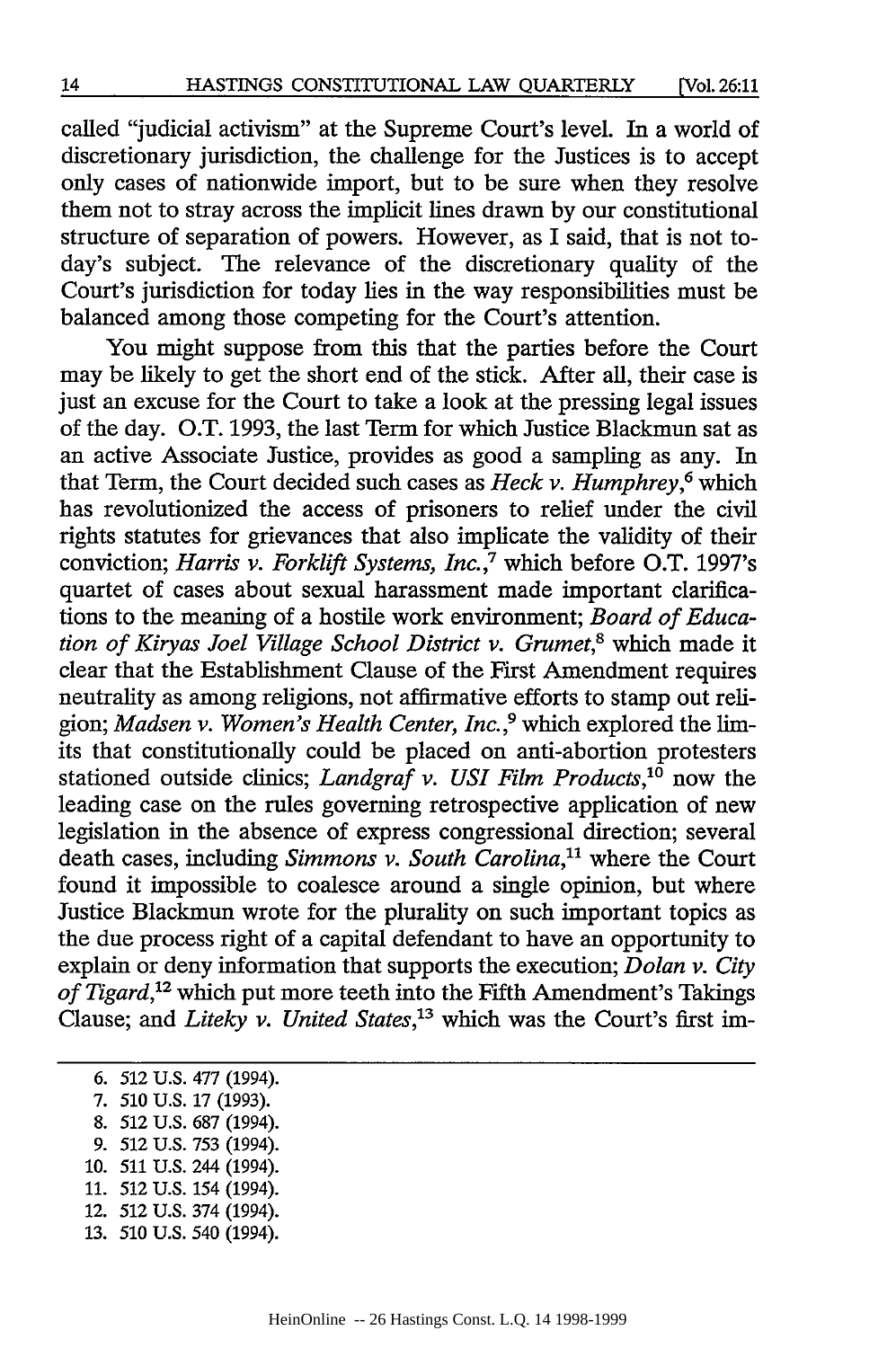portant statement about judicial recusal standards in many years. I could go on and on-indeed, some of you may think I already havebut the point is clear. The Court had a full plate of important legal issues in O.T. 1993, just as it does every year, and some might think that "the law" announced in those decisions overshadowed the individual outcomes for the litigants themselves.

Someone might think that, but that "someone" was *never* Justice Blackmun. I now like to believe that perhaps because he began his judicial career on the *true* court of errors, the Court of Appeals for the Eighth Circuit, his first and enduring concept of the responsibility of the judge was that it ran to the parties before him. It is an enormous thing, after all, to decide to litigate in the first place. Whether the plaintiff is an individual, a small firm, or a corporate behemoth, litigation is expensive, risky, and emotionally draining. Once the trial court has ruled, many people choose to accept that first resolution of their controversy. (I might add that in the federal courts this is often a very wise choice, given how difficult it is to prevail on appeals where the only question is whether the trial court made clearly erroneous findings of fact, whether the trial court abused its discretion in deciding to admit or exclude certain evidence, or whether a curative instruction to the jury was enough to address prejudicial conduct.) But some people have their eye on a broader principle, and they are the ones who move up the ladder to the court of appeals, and ultimately to the Supreme Court. Justice Blackmun knows this from the very core of his being. He is the one, after all, who wrote in dissent in *DeShaney v. Winne*bago County Dept. of Social Services about "poor Joshua."<sup>14</sup> It isn't that the doctrine of the case was unimportant to him; his dissent elaborated a theory that would have extended the state's responsibility far enough to protect Joshua. It is just that he knew the case was about and for Joshua, in the first and in many ways the most important instance.

Precedent matters a great deal also, and Justice Blackmun knows as well as anyone that people parse every word in a Supreme Court opinion so that they can understand how it has interpreted the law and what they must now do. This is one of the reasons why, through all his years as an active justice, he pored so carefully over his opinions up in the Justices' Library. (When I was working at the Court, the joke was about where to put the apostrophe in the word "Justices." Technically, I suppose, it belonged after the final "s," to designate a possessive plural. But we always thought it belonged between

<sup>14. 489</sup> **U.S. 189, 213 (1989)** (Blackmun, **J.,** dissenting).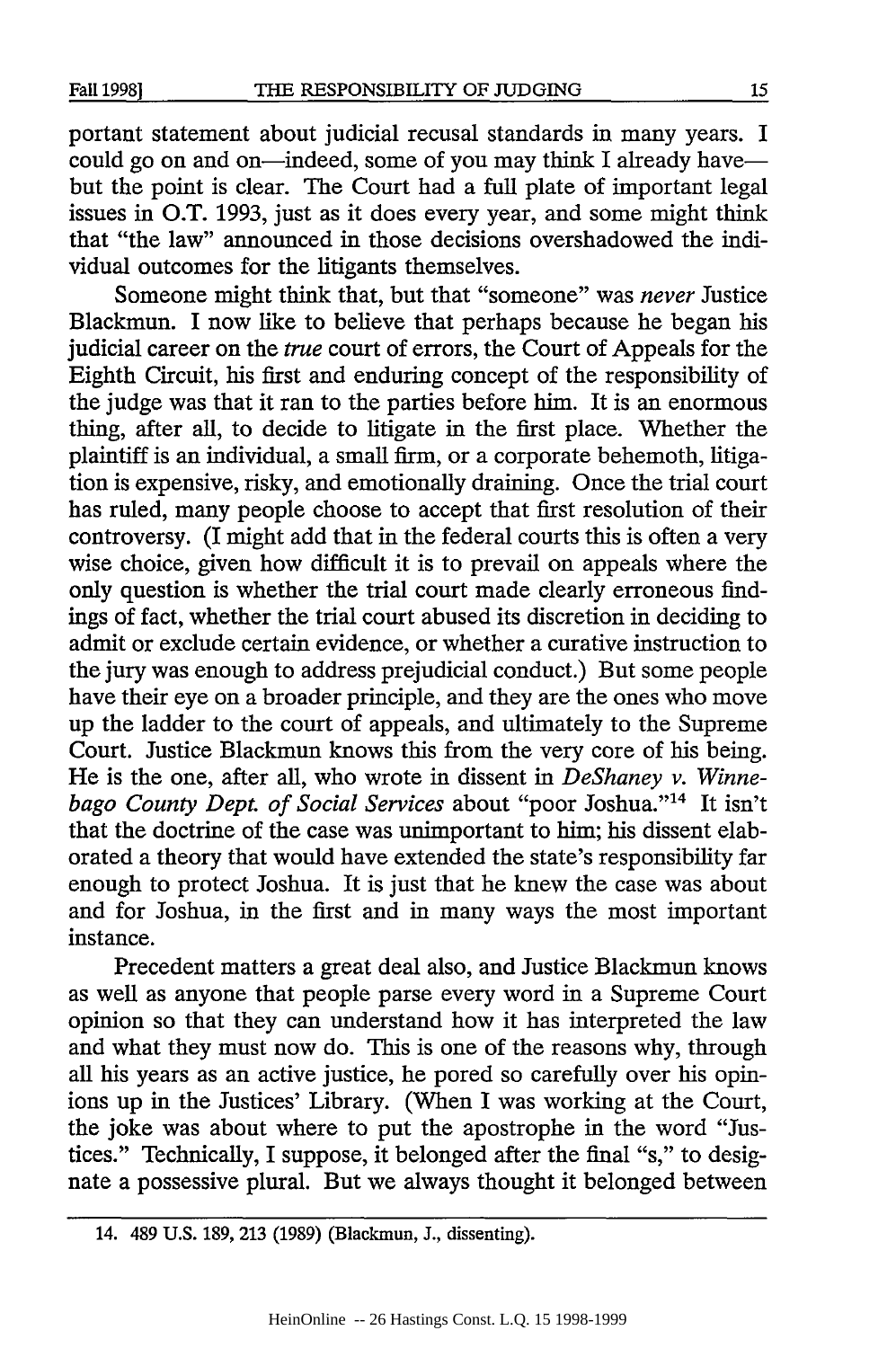the "e" and the "s," because for all intents and purposes the library belonged to Justice Blackmun.) Another dissent comes most readily to mind when I think of this aspect of the responsibility of judging: the dissent in *Bowers v. Hardwick*<sup>15</sup> No one doubted that the case mattered to the parties, but Justice Blackmun illustrated well in his dissenting opinion that he feared the broad and intrusive sweep of the rules of law on which the majority had been compelled to rely.

The responsibility to the legal profession goes beyond deciding the cases its members present to the Court and beyond demanding and giving that courtesy to members of the bar in a manner befitting the best traditions of our profession. It extends also to the way in which the Court decides its cases and the information it passes along to the legal community.

In deciding its cases, the first issue the Court must address relates to procedures: how is briefing handled, how much time will the parties have for argument, how many questions will the Justices ask, and how well prepared will they be? Once again, no one could hold a candle to Justice Blackmun when it came to preparation for argument. We all remember not just our own bench memos-brilliant creations as they were, of course-but more importantly, the Justice's careful annotations of them, the follow-up questions he might suddenly raise at breakfast, and his thoughtful account of the case, the argument, and the position of each member of the Court to us after conferences. The opinions of the Court are *the* vehicle it uses to communicate with the legal community as a whole: practicing lawyers, academics, and other judges alike. I have already noted how careful Justice Blackmun was to check and double-check that his opinions reflected his true views.

The second issue the Court must address is what kind of opinion is right for the case? It is difficult for me to generalize about the Justice's positions on this issue. Some cases (though few at the Supreme Court) are best decided with a narrow opinion, strictly limited to the facts before the Court. Other cases lend themselves to broader pronouncements, which can be extremely useful as guidance for the legal community. Certainly the broadest statement for which the Justice will be remembered was his conclusion in *Roe v. Wade*<sup>16</sup> that one of the fundamental personal rights that the Constitution places beyond the power of any state or the federal government to infringe is a woman's right during the early part of pregnancy to elect an abortion. But he made others as well, sometimes for a majority of the Court,

<sup>15.</sup> **478 U.S. 186, 199 (1986)** (Blackmun, **J.,** dissenting).

**<sup>16. 410</sup> U.S. 113 (1973).**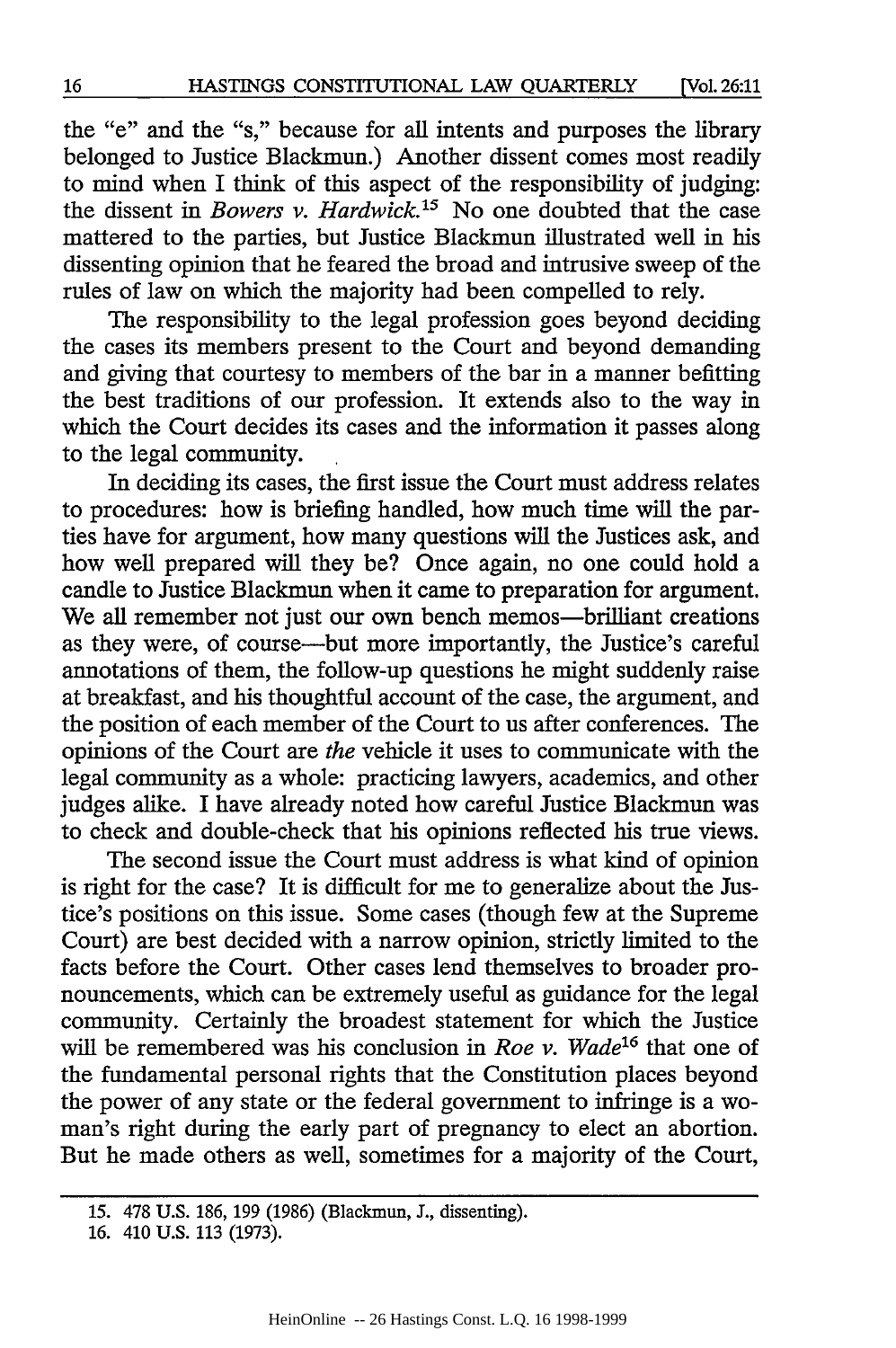sometimes in dissent. We all remember his dissenting statement in *Callins v. Collins,* in which he announced that "[f]rom this day forward, I no longer shall tinker with the machinery of death."<sup>17</sup> He had concluded, after twenty years' experience with the death penalty, that it was simply impossible to design and implement a system that could deliver, as he put it, "fair, consistent, and reliable sentences of death."<sup>18</sup>

Both *Roe* and *Callins* plainly were also addressed to the public at large, to at least the same extent as they were addressed to the legal community. And it is here, too, that Justice Blackmun has always understood that the Supreme Court is not just another court. It embodies the Third Branch of our government-of the government of all the people. As such, the Court and its individual Justices face a bit of a dilemma. To preserve the quality of deliberation and decision-making that it needs, the published opinion must remain the Court's only institutional statement on a subject. But at the same time, people need to understand this institution that can have such an impact on their lives. Justice Blackmun met this responsibility in two ways, both of which were models for us all: first, he normally wrote his opinions in plain, down-to-earth language, telling the story of what the case was about and explaining why it was resolved in a certain way; second, he was generous with his time at the law schools, the Aspen Institute, and other fora around the country.

Although I cannot document what I am about to say with chapter, book, and verse from the Justice's opinions, nor have I asked him his own opinion about this, it has always seemed to me that the responsibilities that he would place first were those to the individual litigants whose case the Court chose to hear and those to the public at large. The crafting of legal doctrines for future parties, bench, and bar is certainly not unimportant, but even at the Supreme Court it often pays for a judge to take a modest view of his or her predictive abilities. The great risk in writing broadly, especially for the Supreme Court because of its finality, is that future cases may present unforeseen factual variations that illustrate the flaws in a broad, simple rule. Whether it is better to write the broad rules anyway, and later to qualify them with exceptions, or to keep the initial rule more limited and leave room for later development may be a matter of opinion. But I believe that, on the whole, Justice Blackmun tried to stick with the

**<sup>17. 510</sup>** U.S. 1141, 1145 (1994) (Blackmun, **J.,** dissenting).

**<sup>18.</sup>** *Id.*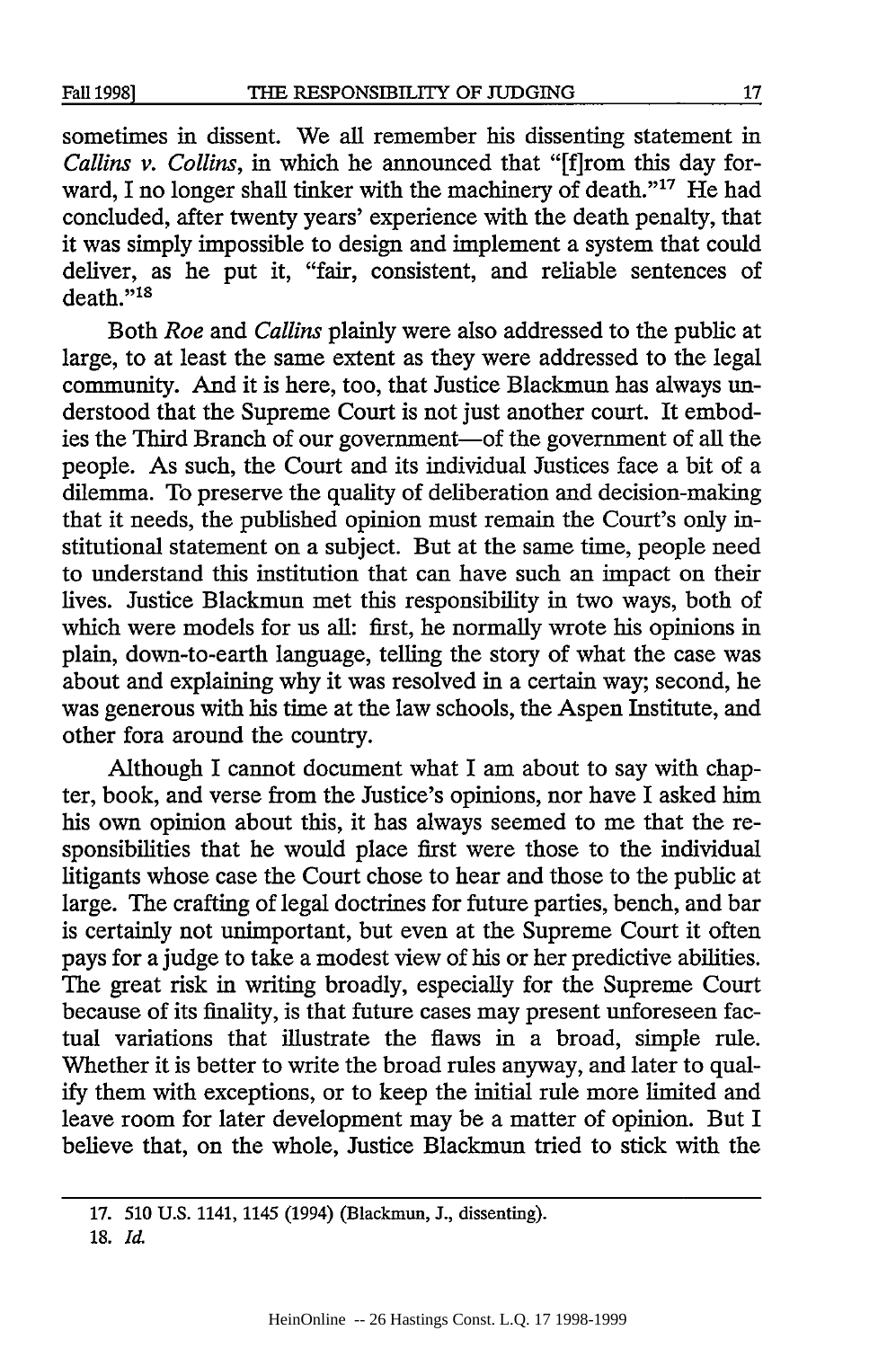latter course, as he kept his eye on his primary responsibility to the parties before him.

 $\frac{1}{2}$   $\frac{1}{2}$   $\frac{1}{2}$   $\frac{1}{2}$   $\frac{1}{2}$ 

Before closing, we should also think for a moment about what exactly a judge should be doing for any audience. First and foremost, as I have been saying, the judge must decide the case before her. No one expressed this in a more heart-felt manner than Justice Blackmun did, three years and three months ago, when he swore me in as a circuit judge on the back deck of the beautiful summer home he and Mrs. Blackmun enjoyed so much on Spider Lake, Wisconsin. (He noted, by the way, that we were within the territory of the Seventh Circuit, which made the locale all the more fitting.) After he administered the two oaths judges must take-the constitutional oath and the judicial oath-he paused to reflect on the job I was about to undertake. I would like to share his words with you, which fortunately were preserved on the tape my son made of the entire ceremony, because I find them a daily inspiration, and I believe they capture the Justice's own views of the special responsibility of an appellate judge much better than anything I could conjure up. This is what he said:

You will, of course, encounter some moments of wonder as you do your work. Even though you will sit primarily with two other judges, as you sit in groups of three on the federal appellate bench, your vote will essentially be yours, and not theirs. There will be moments of a feeling of reward and satisfaction, and moments with a feeling of disappointment, and certainly moments of loneliness, despite the fact that you have a multiple judge court. Because that vote is yours, and only you can make it. Don't let it discourage you.

The Justice certainly never let the responsibility of judging discourage him. Instead, over all the years he sat on both the Eighth Circuit and the Supreme Court, he courageously cast his vote in accordance with his best judgment of what the Constitution and laws required. For those of us with the privilege of following in his footsteps, at least to some limited degree, I can imagine no better example.

Beyond the overarching responsibility to decide the case and to vote in accordance with one's best assessment of what the law requires, there are other tasks that an appellate judge must fulfill. They include respecting the record of the case, providing as clear a statement of the reasons for the decision as is possible, and paying heed to the kind of precedent the case will create. If one finds oneself in disagreement with the other judges on the court, either about rationale or about result, it is also necessary to decide when to write separately. Dissents at the court of appeals level can sharpen an issue for possible